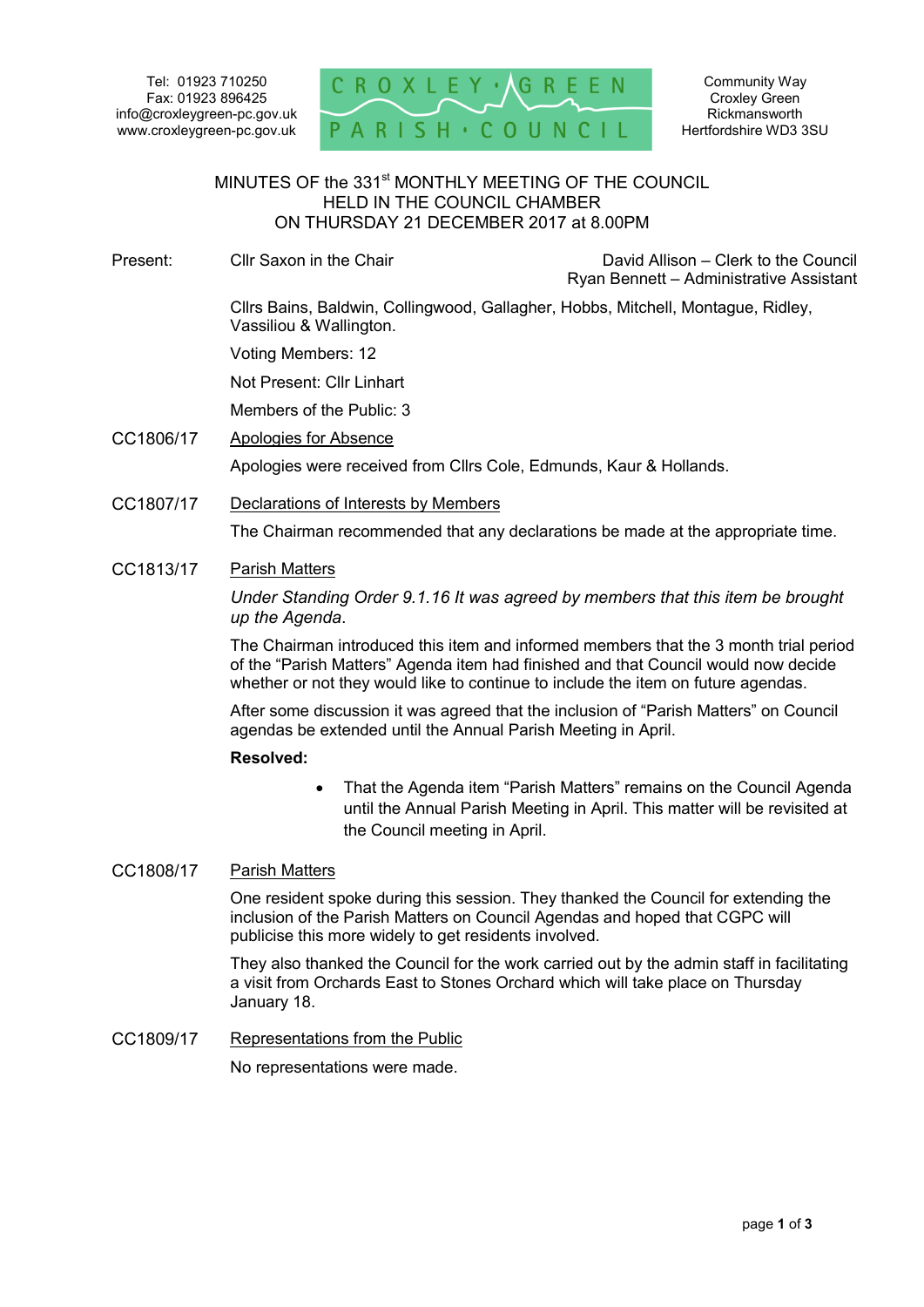## CC1815/17 Watford & Chorleywood Community First Responders Grant Application

*Under Standing Order 9.1.16 It was agreed by members that this item be brought up the Agenda*.

The Chairman introduced this item and informed members that 2 volunteers from the Watford & Chorleywood Community First Responders had given a presentation to the F&A Committee at their meeting of December 14 – see FA1312/17.

He explained that the groups were already operational in the Watford & Chorleywood areas and that they were now hoping to expand into Croxley Green.

Members were supportive of the proposal.

#### **Resolved:**

- That Croxley Green Parish Council awards the Watford & Chorleywood First Responders £2000 to help expand the current scheme into Croxley Green.
- CC1810/17 Minutes

### **Resolved:**

That the Minutes of the 330<sup>th</sup> Monthly Meeting of the Council held on Thursday 30 November 2017 be approved and signed by the Chairman

### CC1811/17 Matters Arising

CC1796/17- A Cllr suggested that the response from Transport for London regarding the submitted Metropolitan Line Extension Freedom of Information request be placed on the Council's website.

CC1799/17 - A Cllr asked whether the scanner had been purchased for the Local History Project. The Clerk informed member that the scanner was yet to be ordered.

*[Post Meeting Note: The scanner has since been ordered and arrived on January 5].* 

- CC1812/17 Committee Reports
	- CC1812.1/17 Environment and Amenity Committee held on Tuesday 7 November 2017

### **Resolved:**

- That the Minutes of the Environment & Amenity Committee meeting held on Tuesday 7 November 2017 be adopted as a report of the meeting.
- CC1812.2/17 Any matters arising

There were no matters arising.

CC1812.3/17 Planning and Development Committee held on Thursday 2 & 16 November 2017

#### **Resolved:**

- That the Minutes of the Planning and Development Committee meetings held on Thursday 2 & 16 November 2017 be adopted as report of the meeting.
- CC1812.4/17 Any matters arising

There were no matters arising.